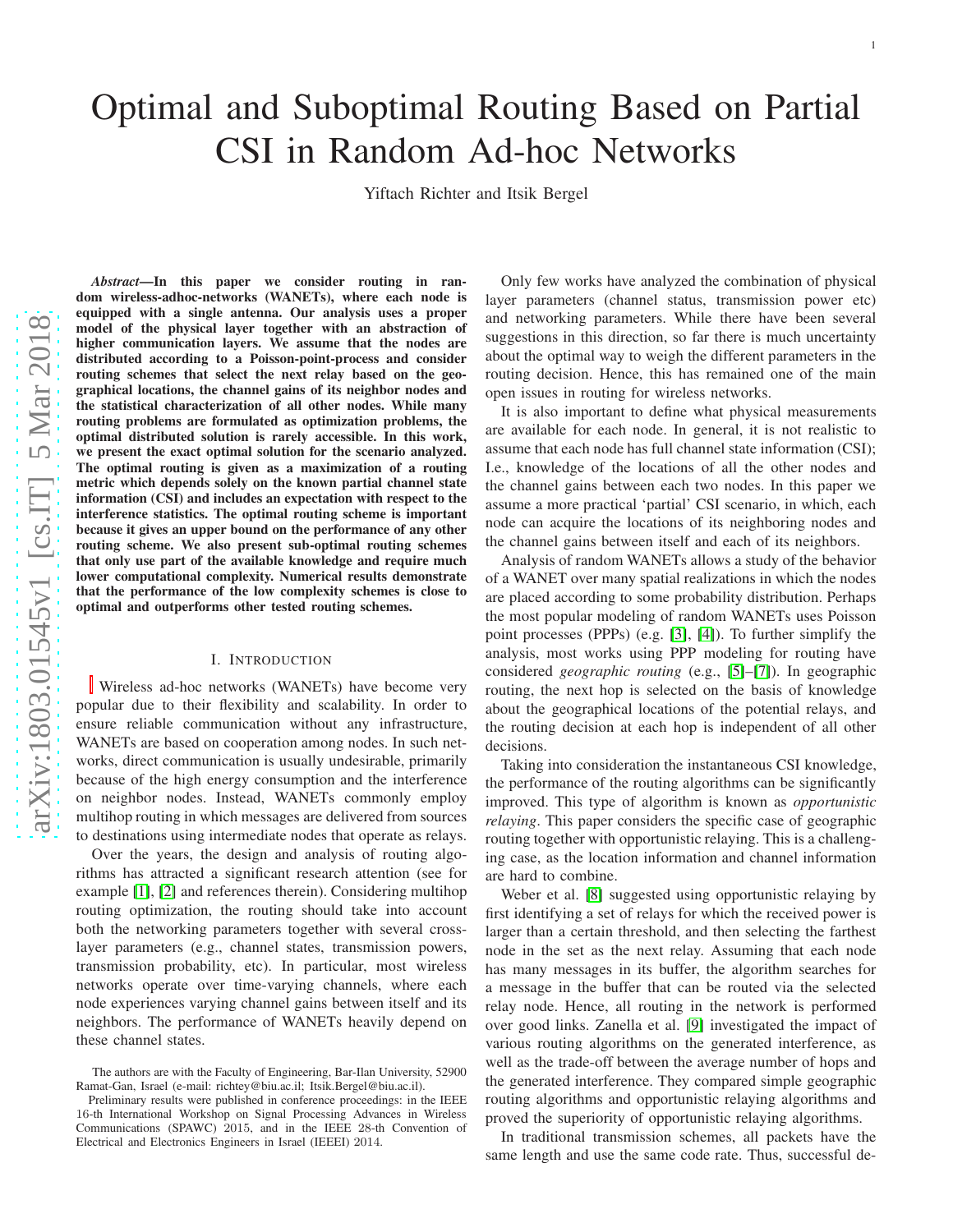coding can only take place with high probability if the received signal quality (i.e., the signal to interference plus noise ratio - SINR) is above a threshold. If the receiver cannot decode the message, the transmission is said to be in 'outage'. In this case, all the received bits are discarded and the transmitter retransmits the same data until it is decoded. Obviously, the discarding of undetected data is a waste of resources, and the network throughput is not optimal. Furthermore, to ensure a low outage probability, the transmitters must use a relatively low code rate, which leads to further reductions in throughput.

In this work we consider the ergodic rate, which is the maximal achievable rate in such links and can be significantly higher than the outage rate. The ergodic rate is given by the mutual information between the transmitted signal and the received signal (given the interferers' activity). The ergodic rate is always higher than the outage rate, but in some cases it may require a large delay.

The achievability of the ergodic rate in systems with timediversity or frequency diversity is discussed in detail in the literature (e.g., [\[10\]](#page-11-8)–[\[12\]](#page-11-9)). With a sufficient delay, the ergodic rate can be achieved with no outage. Rajanna et al. [\[13\]](#page-11-10) showed that the ergodic rate can be approached with limited delay, by allowing a small outage probability.

The achievability of the ergodic rate can be illustrated through the example of the Hybrid Automatic Repeat Request (HARQ) (e.g., [\[14\]](#page-11-11), [\[15\]](#page-11-12)). In HARQ, when the receiver cannot decode successfully, it stores the received signal in memory and waits for transmissions of additional code bits from the transmitter. Note that even if the received signal has led to a detection failure, it still contains useful information about the transmitted packet which will be useful later for detection. The transmission of additional code bits continues until the receiver is able to decode the packet. Hence, each message will eventually be decoded, and the data are transferred at a rate which is very close to the maximal rate for this link (the ergodic rate).

The HARQ protocol is commonly used in modern communication systems such as HSPA and LTE. It makes it possible to improve the communication reliability at rates that can lead to a significant outage probability. Note that while HARQ can work with no outage at all, its actual transmission rate for each package is not determined in advance and depends on the channel and network conditions. If the HARQ protocol is tuned to start with a high initial rate, and adds a small number of code bits on each try, the average data rate over all packages will be very close to the ergodic rate.

Conveniently, the ergodic rate is also easier for analysis. The network performance measure associated with the ergodic rate is termed the Asymptotic-Density-of-Rate-Progress (ADORP) [\[16\]](#page-11-13). The ADORP measures the average density of the product of the rate and the distance of each transmission. This gives a good indication of the capability of the network to deliver messages from sources to destinations (see more details in [\[16\]](#page-11-13)). The ADORP is equivalent to the transport-capacity [\[17\]](#page-11-14) except for the use of the ergodic rate instead of the outage rate.

Although [\[16\]](#page-11-13) aimed to derive a routing metric that optimizes the network throughput in single antenna WANETs, the actual derivation ignored some of the data that are known in advance at the transmitting node. In this paper, we present the routing metric that maximizes the WANET throughput.

All previous works have presented a routing metric, and then evaluated its performance. In this paper we take a more direct approach, and derive the exact routing function that maximizes the ADORP for single antenna WANETs. As this routing scheme is optimal with respect to the (known) network statistics, we term it Statistically-Optimal (SO) routing. We also present three sub-optimal, low-complexity routing schemes that can be evaluated in a closed form. Finally, we show that the routing scheme of [\[16\]](#page-11-13) (termed here narrow-bound-optimal (NBO) routing) can be viewed as an approximation of the SO routing [\[18\]](#page-11-15). Thus, we can compare the performance of all the routing schemes; we show that the NBO routing scheme is very close to the optimal routing (given only local information at each transmitting node).

The simplicity of the NBO scheme, together with its near optimality make it a good candidate for routing in practical single antenna WANETs. Furthermore, the structure of the derived routing scheme is based on the evaluation of a routing metric for each candidate relay node. This structure enables easy integration with other routing schemes that take additional constraints into account (e.g., traffic loads, delays, user requirements, etc.).

To demonstrate the superiority of these routing schemes, we compare their performance to the performance of commonlyused routing schemes proposed in previous works (e.g. [\[19\]](#page-11-16), [\[6\]](#page-11-17)).

This paper takes a significant step towards optimal cross layer routing by considering the joint optimization of the routing decisions together with the physical layer. Using this approach, the presented results allow much better understanding on the optimal relation between physical layer parameters and networking parameters.

The main contributions of this paper is the presentation, for the first time, of an optimal cross layer routing in WANETs. The optimal routing uses all the available knowledge at each node. The paper also presents a suboptimal scheme that requires only a low computational complexity and uses only part of the available CSI. The performance gap between the optimal scheme and this low complexity scheme is shown to be negligible.

The rest of this paper is organized as follows. Section [II](#page-2-0) describes the structure of the WANET. Section [III](#page-4-0) presents the novel routing schemes. Section [IV](#page-6-0) analyzes the numerical results, and Section [V](#page-8-0) presents the conclusions.

*Notations*: Throughout this paper, matrices and vectors are denoted by boldface symbols. The conjugate of a complex number is marked by  $(\cdot)^{*}$ , and  $(\cdot)^{T}$ ,  $(\cdot)^{H}$  denotes the transpose and the conjugate transpose of a matrix, respectively. The expectation and probability of a random variable (r.v.) are denoted by  $\mathbb{E}(\cdot)$  and  $\mathbb{P}(\cdot)$ , respectively.  $\mathbf{I}_N$  is the  $N \times N$ identity matrix, and  $\|\mathbf{x}\|$  is the Frobenius norm of the vector x.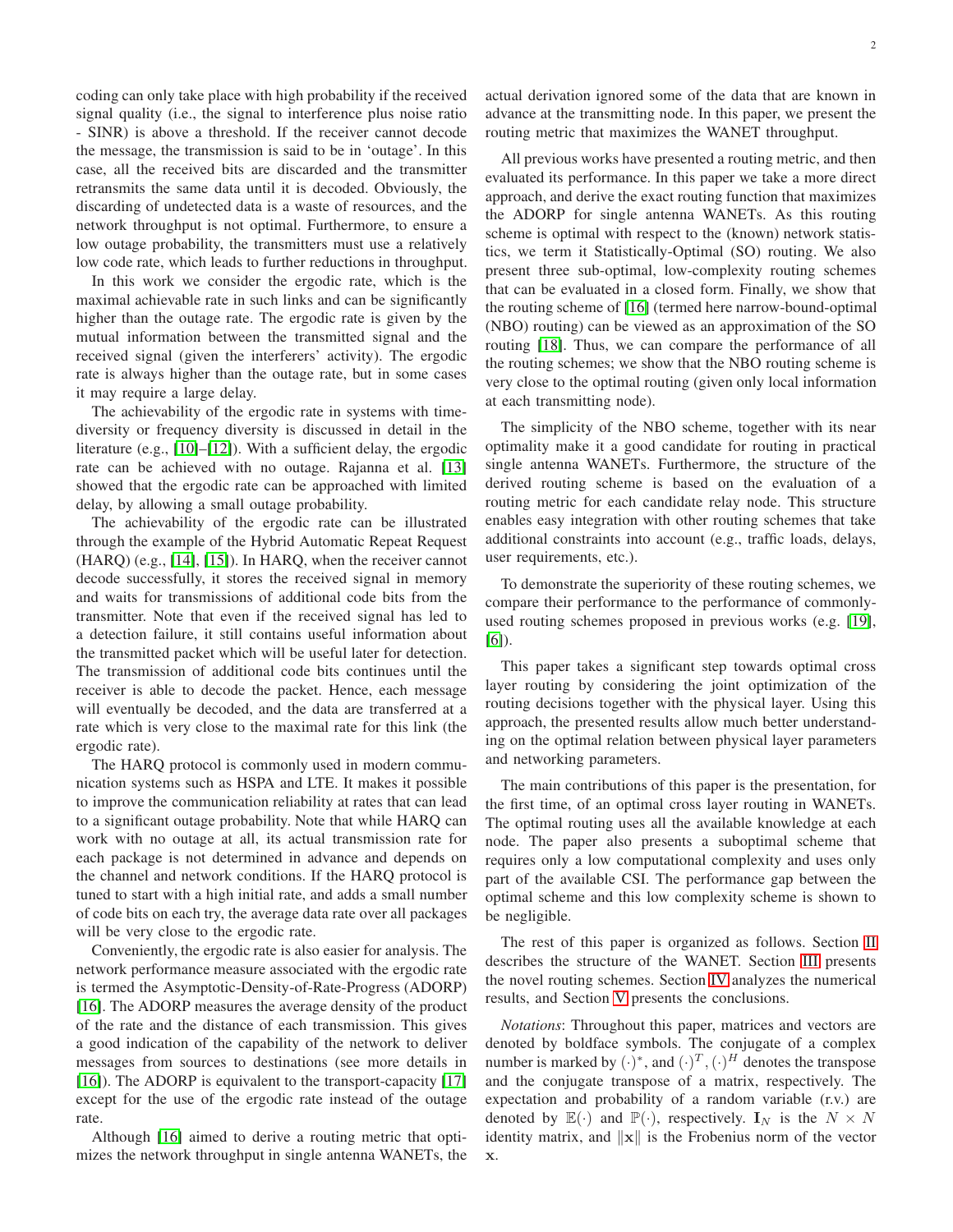# II. SYSTEM MODEL

<span id="page-2-0"></span>We assume a decentralized WANET over an infinite area, where each node is equipped with a single antenna. The locations of the nodes are modeled by a homogeneous Poisson point process (PPP),  $\Phi$ , with density  $\lambda$  (i.e., the number of nodes in any area of size A has a Poisson distribution with a mean of  $\lambda A$ ).

#### *A. Medium-Access-Control (MAC)*

We use the common slotted ALOHA medium-access (MAC) model (e.g., [\[20\]](#page-11-18), [\[21\]](#page-11-19), [\[4\]](#page-11-3), [\[3\]](#page-11-2)) where each node chooses independently to transmit with probability  $p_{\text{tx}}$  or a listening receiving node with probability  $(1 - p_{tx})$ . These independent transmission decisions give a simple yet robust protocol that does not require coordination between the nodes. Thus, the locations of the transmitting nodes can be represented by the PPP  $\Phi_T$  with a density of  $\lambda p_{\text{tx}}$ . The MAC decisions are taken locally and independently. Thus, each node does not know which of the other nodes are scheduled to transmit.

# *B. Physical Layer (PHY)*

The received signal in the  $i$ -th receiving node is given by

$$
y_i = \sum_{j \in \mathbb{N}} \sqrt{\rho} \cdot r_{i,j}^{-\frac{\alpha}{2}} h_{i,j} z_j + v_i \tag{1}
$$

where  $r_{i,j}$  and  $h_{i,j}$  are the distance and the channel gain between the  $j$ -th transmitting node and the  $i$ -th receiving node, respectively. We assume throughout that all channel gains,  $h_{i,j}$ , are composed of statistically independent and identically distributed (i.i.d.) complex Gaussian random variables with zero mean and unit variance. The data symbol of the  $j$ -th transmitting node is represented by the scalar  $z_j$ , where all data symbols are i.i.d. standard complex Gaussian random variables,  $z_j \sim \mathcal{CN}(0, 1)$ . The thermal noise at the *i*-th receiving node,  $v_i$ , is assumed to have a complex Gaussian distribution with zero mean and  $\mathbb{E}\{v_i v_i^H\} = \sigma_v^2$ . The path loss exponent is denoted by  $\alpha$  and satisfies  $\alpha > 2$ . We consider nodes with an identical transmission power,  $\rho$ .

We define

$$
W_{i,j} \triangleq |h_{i,j}|^2 \tag{2}
$$

to denote the fading variable between the  $j$ -th transmitting node and the *i*-th receiving node. It may be noted that  $W_{i,j} \sim$ Exp(1),  $\forall i, j$ . Considering the decoding of the data-symbol from transmitting node  $j$  at receiving node  $i$ , the desired signal power is

$$
S_{i,j} = \rho r_{i,j}^{-\alpha} W_{i,j} \tag{3}
$$

and the power of the interference is

$$
J_{i,j} = \rho \sum_{\ell \neq j} r_{i,\ell}^{-\alpha} W_{i,\ell}.
$$
 (4)

It may be noted as well that all fading variables (i.e.,  $W_{i,j}$ ) are i.i.d.

The signal-to-interference-plus-noise-ratio (SINR) of the jth transmitting node that is detected at receiving node  $i$  is given by

$$
\text{SINR}_{i,j} = \frac{S_{i,j}}{J_{i,j} + \sigma_v^2}.\tag{5}
$$

Assuming a near optimal coding scheme and a long enough code word, the rate contribution per slot from transmitting node  $i$  to receiving node  $i$  is given by

$$
R_{i,j} = B \cdot \log_2 \left( 1 + \text{SINR}_{i,j} \right) \tag{6}
$$

where  $B$  is the channel bandwidth (in Hertz).

Thus if two transmitters decide to transmit to the same receiver node, the two packets will be received in an interference-limited manner; i.e., the receiver will decode each message, while considering the other message as noise. Hence, we can consider each message separately, and the interference term for each message includes all other transmitted messages, regardless of their destinations.

#### <span id="page-2-1"></span>*C. Routing Mechanism*

Each message has an origin (source) node and a destination node. The routing algorithm needs to forward messages from their sources to their destinations through nodes which serve as relays. As stated above, we focus on geographical routing together with opportunistic relaying [\[8\]](#page-11-6). Specifically, the decisions on the next-hop are based on the locations of the nodes, and the selections are independent among nodes. In opportunistic relaying, a transmitter first selects the next relay based on channel states and relay locations. Afterward, the transmitter searches in its buffer for the message that gains most from the use of this relay. Note that if the message buffer is long enough, the destination of the selected message will typically be very close to the line that extends from the source to the selected relay. Thus, in opportunistic relaying, all routes will be almost straight lines, and all transmissions will be at good channel conditions.

We focus on the case where each transmitting node only has knowledge of the locations of its neighbor nodes, and the channel gain to each neighbor. We define two nodes to be neighbors if their distance is at most  $r_A$ . Thus, the neighborhood of node  $j$  is the set of indices:

$$
\mathcal{N}_j \triangleq \{ i : ||\mathbf{r}_i - \mathbf{r}_j|| \le r_A \}
$$
 (7)

where the vector  $r_i$  contains the coordinates of the *i*-th node. We also use the term *routing zone* to describe the area of all potential neighbors; i.e., the circular area of radius  $r_A$  that is centered at each node.

The available knowledge of the  $j$ -th transmitting node is denoted as  $\mathcal{M}_i$ . It contains the channel gains and the locations of the nodes within its routing zone. Using the notations given above, this knowledge can be written mathematically as the set:

$$
\mathcal{M}_j \triangleq \left\{ (\mathbf{r}_i, h_{i,j}) : \forall i \in \mathcal{N}_j \right\}.
$$
 (8)

This local knowledge can be achieved in various ways. For instance, one can assume that each node can acquire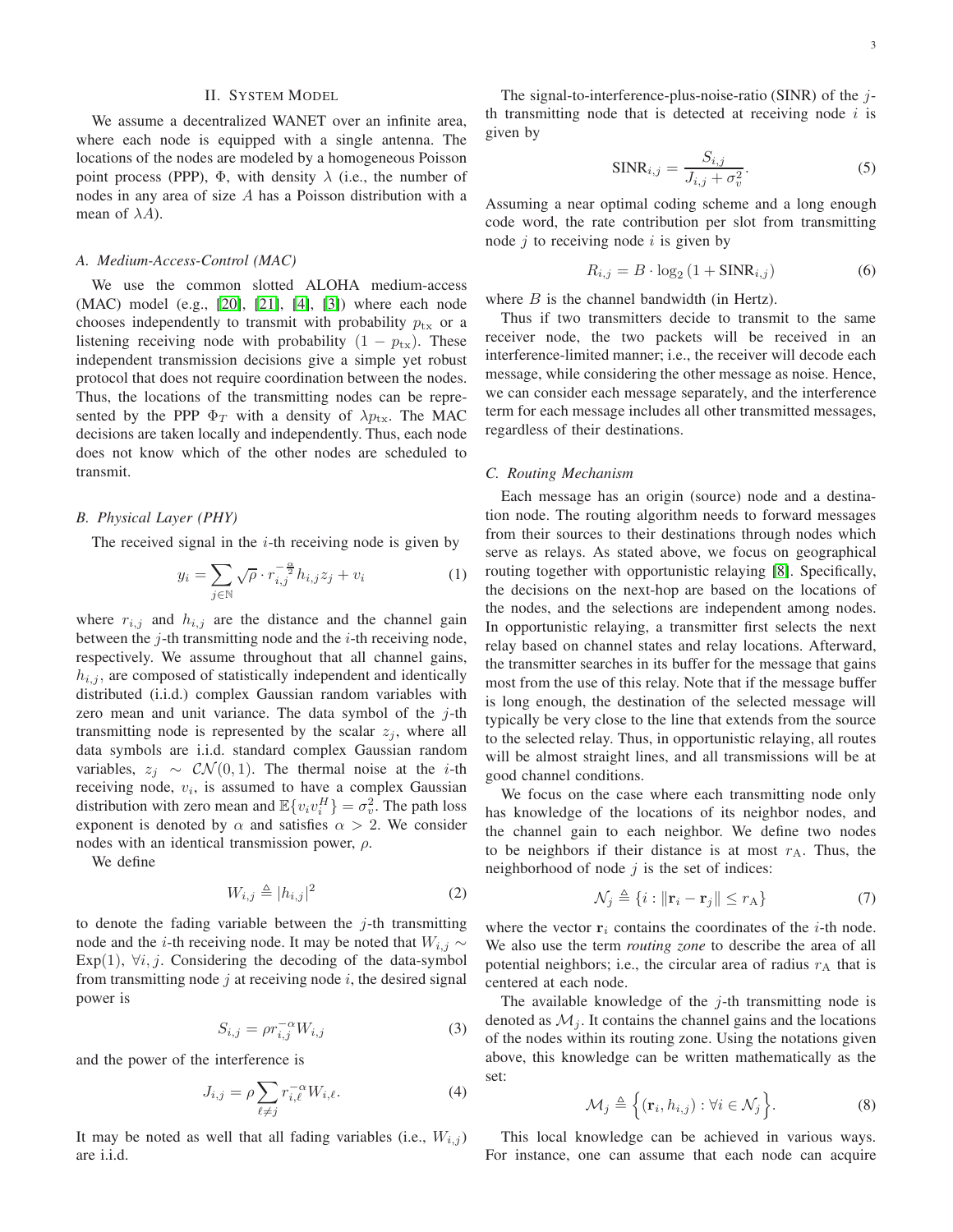its location using a GPS receiver. Each node also shares its location with its neighbors jointly with the transmission of data messages. After several slots, each node can know the locations of all nodes in its neighborhood. The CSI to each of the neighbors is usually obtained by pilot-based channel estimation at the receivers (e.g., [\[22\]](#page-11-20), [\[23\]](#page-11-21)). WANETs typically use time division duplex (TDD); i.e., they transmit and receive on the same frequency. Thus, the CSI for the transmitters is typically obtained by using the channel reciprocity (e.g., [\[24\]](#page-11-22), [\[25\]](#page-11-23)).

We denote the routing selection of transmitting node  $j$ by the function  $f(\mathcal{M}_i)$ , which here will be termed the *routing function*. The routing function receives the available knowledge,  $M_j$ , as input; i.e., the locations of all nodes in the routing zone and the channel gain from each of these neighbors. The function output is the routing selection, i.e.,  $f(\mathcal{M}_j) \in \mathcal{N}_j$  is the index of the selected relay for the next hop.

## *D. Routing Performance*

While the routing mechanism aims to deliver messages from their sources to their destinations (through several hops), our goal here is to measure performance through the analysis of a single time slot.

Since we want to analyze the maximal network performance, we assume that the messages are generated in a homogenous manner in all nodes of the network. We also assume that the message generation rate is high enough that the message buffers of all the nodes are rarely empty. We also assume that none of the nodes becomes a network bottleneck, so that the data flow in the network is homogenous. For this assumption to hold, we must also detail our assumptions on network mobility.

We first need to distinguish between three popular mobility models. Each model differs in terms of the relationship between the node mobility and the message transfer time (i.e., the time that it takes for a message to get from its source to its destination). In the extreme *very-fast-mobility* model, the node mobility is considered to be much higher than the message transfer time. Furthermore, a node may keep the message in its buffer and transmit it only when the node is close to the destination [\[26\]](#page-11-24). Clearly, the very-fast-mobility model is analogous to a very loose delay constraint.

In the second model, commonly termed the *static* model (e.g. [\[27\]](#page-11-25), [\[28\]](#page-11-26)), the node mobility is very low and the topology of the network changes very slowly compared to the message transfer time (i.e., the delay constraint is quite short). In this static model, the specific network topology becomes crucial, because some nodes will need to relay more messages than others. These nodes may become network bottlenecks as a result of high message traffic. (For example, consider the case where a node is located between two groups of nodes, so that all message traffic between these groups must pass through this node. This node is a network bottleneck, and will be required to handle a larger communication load than its neighbors). In this (quite practical) model, the total network throughput depends critically on the performance of the bottlenecks.

In the third model, the popular *fast-mobility* model (e.g. [\[27\]](#page-11-25)), the node mobility is considered to be smaller than the message transfer time. However, the node mobility is sufficient to change the network structure just enough that none of the nodes will be a network bottleneck for a long time. Thus, over a long enough period of time, all the nodes will experience all possible network neighborhoods, and the network can be considered homogenous. In this work we focus on this fast mobility model, as it relatively easy to analyze, and can give at least an upper bound on the achievable performance in real life networks.

We also assume that each node has a very long buffer. Under these assumptions, it is reasonable to assume that small movements in the network will cause enough changes to the network topology so that over a long enough observation time, the network can be considered homogenous. Thus, the routing performance can be characterized by the analysis of a typical transmitting node located at the origin and transmitting at a typical time slot.

We refer to the probe transmitting node as transmitting node 0 (which can either transmit a new message, or relay a message received from another user). The available knowledge of the probe transmitting node is given by  $\mathcal{M}_0$ , and the next hop selection is given by  $f(\mathcal{M}_0) \in \mathcal{N}_0$ . The Asymptotic-Densityof-Rate-Progress (ADORP) performance metric is given by [\[16\]](#page-11-13):

<span id="page-3-0"></span>
$$
\bar{D}(f(\cdot)) \triangleq \lambda p_{\text{tx}} (1 - p_{\text{tx}}) \mathbb{E} \left\{ r_{f(\mathcal{M}_0),0} R_{f(\mathcal{M}_0),0} \right\} \tag{9}
$$

where  $\lambda p_{\text{tx}}$  is the density of the active transmitting nodes and  $(1 - p_{tx})$  is the probability that the selected relay is indeed listening (recall that that each transmitting node does not know which other nodes are scheduled to transmit in the current time slot). In words, the ADORP is the density of good transmissions multiplied by distance-rate product; i.e., the distance between the typical transmitting node-relay pair multiplied by its achievable rate.

The ADORP provides a convenient way to evaluate the contribution of a single transmission to the total network throughput. Both high data rate and long transmission distance have the same effect on faster transfer of messages in multihop routing.

It may be noted that unlike certain other works (e.g. [\[29\]](#page-11-27), [\[30\]](#page-11-28)) we simply consider the hop-length and not the progress toward a specific destination because of our long delay assumption. Using the long buffer at each node, we can employ an opportunistic relaying scheme [\[8\]](#page-11-6) where a transmitting node first selects a preferred relay and afterwards finds a message in the buffer that should go in the chosen direction. Obviously, if the buffer size is very large, each relay is located on the line to some desired destination. Therefore, we assume that in this setup, the routes will be very close to the straight lines between sources and destinations.

The ADORP, [\(9\)](#page-3-0), can be explicitly written as

<span id="page-3-1"></span>
$$
\bar{D}(f(\cdot)) \triangleq \lambda B p_{\text{tx}} (1 - p_{\text{tx}})
$$
\n
$$
\mathbb{E} \left\{ r_{f(\mathcal{M}_0),0} \log_2 \left( 1 + \frac{S_{f(\mathcal{M}_0),0}}{J_{f(\mathcal{M}_0),0} + \sigma_v^2} \right) \right\}.
$$
\n(10)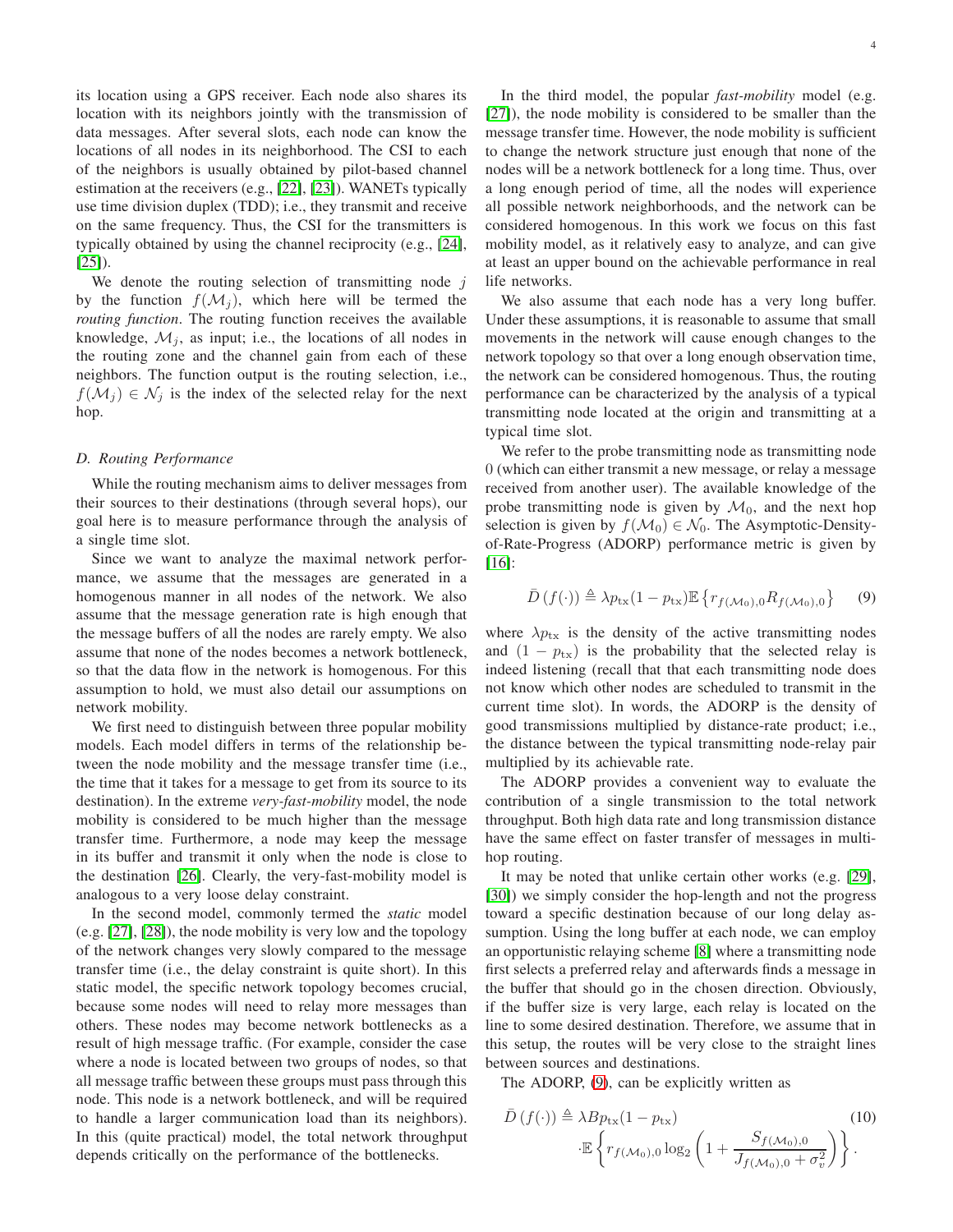The expectation in [\(10\)](#page-3-1) considers the routing function, the available knowledge, the desired signal and the aggregated interference.

### <span id="page-4-0"></span>III. ROUTING SCHEMES BASED ON LOCAL KNOWLEDGE

In this section we derive the optimal routing function, and present three suboptimal routing functions that require much lower computational complexity.

# *A. Statistically-Optimal (SO) Routing*

Using the law of total expectation and conditioning on the known local information, the ADORP performance metric, [\(10\)](#page-3-1), can be written as

$$
\bar{D}(f(\cdot)) = \lambda B p_{\text{tx}} (1 - p_{\text{tx}}) \mathbb{E}_{\mathcal{M}_0} \left\{ r_{i,0} G\left(f(\mathcal{M}_0), \mathcal{M}_0\right) \right\} (11)
$$

where

$$
G(i, \mathcal{M}_0) \triangleq \mathbb{E}_{J|\mathcal{M}_0} \left\{ \log_2 \left( 1 + \frac{S_{i,0}}{J_{i,0} + \sigma_v^2} \right) \Big| \mathcal{M}_0 \right\}.
$$
 (12)

It may be noted that  $S_{i,0} \in \mathcal{M}_0$ , and hence  $S_{i,0}$  is known when  $\mathcal{M}_0$  is known. Thus, the expectation in [\(12\)](#page-4-1) is taken only with respect to  $J_{f(M_0),0}$ .

Crucially, the routing decisions have no effect on the interference. This lack of effect occurs because the MAC decisions (i.e., when to transmit) are independent of the routing decisions. Hence, the optimization of the routing function for the probe receiving node is independent of the routing functions of all other transmitting nodes and can be solved directly from [\(12\)](#page-4-1).

The optimal routing function can be easily derived by maximizing the internal expectation of [\(11\)](#page-4-2). Specifically, the routing function that optimizes [\(11\)](#page-4-2) is

$$
f_{\text{SO}}(\mathcal{M}_0) = \underset{i \in \mathcal{N}_0}{\operatorname{argmax}} r_{i,0} \cdot G(i, \mathcal{M}_0)
$$
(13)  
= 
$$
\underset{i \in \mathcal{N}_0}{\operatorname{argmax}} m_{\text{SO}}(i, \mathcal{M}_0).
$$

In other words, the routing function can be written as the solution to an optimization problem where the solution is the index of the node that maximizes a routing metric. For the optimal solution to [\(11\)](#page-4-2), the routing metric is the expectation over the throughput times the distance to the candidate relay:

$$
m_{\rm SO}(i,\mathcal{M}_j) \triangleq r_{i,j} \cdot G(i,\mathcal{M}_j). \tag{14}
$$

To reiterate, the routing metric  $m_{\text{so}}(i, \mathcal{M}_j) \in \mathbb{R}^+$  is the score for each candidate node, and the routing function,  $f(\mathcal{M}_i) \in$  $\mathcal{N}_i$  is the index of the selected node (with the highest score).

The optimization part of this problem is quite simple since we only need to evaluate the metric for each node in the routing zone, and choose the best node (typically, the number of nodes in the routing zone will be quite small). On the other hand, the evaluation of the routing metric can be very demanding, which may make this optimal scheme unpractical. This evaluation depends on the conditional distribution of  $J_{i,0}|\mathcal{M}_0$ . In the numerical results section below, we evaluate this expectation by implementing Monte Carlo simulations for the given local knowledge,  $\mathcal{M}_0$ .

The SO routing is too complicated to be used in practical networks. However, this does not reduce the importance of the SO routing. Because routing is a complicated task, it is rare to be able to characterize its optimal performance. In the scenario below, this is the first result that presents an optimal routing scheme and allows the evaluation of the optimal performance. This optimal performance is an important benchmark for any other scheme, and it serves to quantify the 'distance' of each scheme from optimality. In the following, we use the SO performance as a reference when we derive sub-optimal routing schemes with reduced complexity.

Apart for local knowledge, the evaluation of the expectation requires knowledge of the network parameters (e.g., the node density, the transmission probability and the path-loss exponent). These parameters can be hardcoded during network deployment or estimated at each node (see for example [\[31\]](#page-11-29)).

<span id="page-4-2"></span><span id="page-4-1"></span>One approach (which is also used in the numerical results section below) is to evaluate this expectation through Monte Carlo (MC) simulations. In this approach, at each MC step (a realization of a random network around the transmitter), we use a different distribution to model the nodes inside and outside the routing zones. For the nodes that are located *within* the routing zone, given the local knowledge, the transmitter knows the node locations but not their activity (recall that the transmitter does not know which of those nodes is scheduled to transmit). Thus, in each MC step, each of these nodes has a probability of  $p_{tx}$  to transmit, independent of its neighbors. The nodes that are located *outside* the routing zone are different because their locations are not known to the transmitter. Thus, the MC uses the PPP modeling, taking into account the node density and the transmission probability.

<span id="page-4-3"></span>In the next subsections, we present three alternative routing functions that decrease the complexity. Each of the schemes is based on a simplified optimization. Using the performance of the SO scheme as reference, we show that these suboptimal schemes achieve performances that are very close to optimal.

# *B. Bound-Optimal (BO) Routing*

<span id="page-4-6"></span>To derive this low complexity routing scheme, we replace the optimization of [\(13\)](#page-4-3) by an optimization of the following lower bound on [\(13\)](#page-4-3). This lower bound is a slightly modified version of the lower bound proposed by George et al. [\[11\]](#page-11-30), [\[32\]](#page-11-31).

<span id="page-4-4"></span>**Lemma 1.** For each node within the routing zone ( $i \in \mathcal{N}_0$ ), *denote the disk centered around the node with a radius of*  $r_Z = \left(\frac{\alpha-2}{\alpha\pi\lambda p_{\rm tx}}\right)^{1/2}$  as its threshold zone,  $A_{\rm Z,i}$  (see Fig. [1\)](#page-5-0), and *denote by*  $N_{Z,i}$  *the number of nodes in the intersection between the threshold zone,*  $A_{\text{Z},i}$ *, and the routing zone (with radius*  $r_{\text{A}}$ ). *The function* G(i, M) *in* [\(12\)](#page-4-1) *can be lower bounded using only the known local knowledge,* M0*, and the system parameters by:*

<span id="page-4-5"></span>
$$
G(i, \mathcal{M}_0) \ge p_Z(i, \mathcal{M}_0) \cdot r_{i,0} \log_2 \left( 1 + \frac{S_{i,0}}{\bar{J}_1^i + \bar{J}_2^i + \sigma_v^2} \right) (15)
$$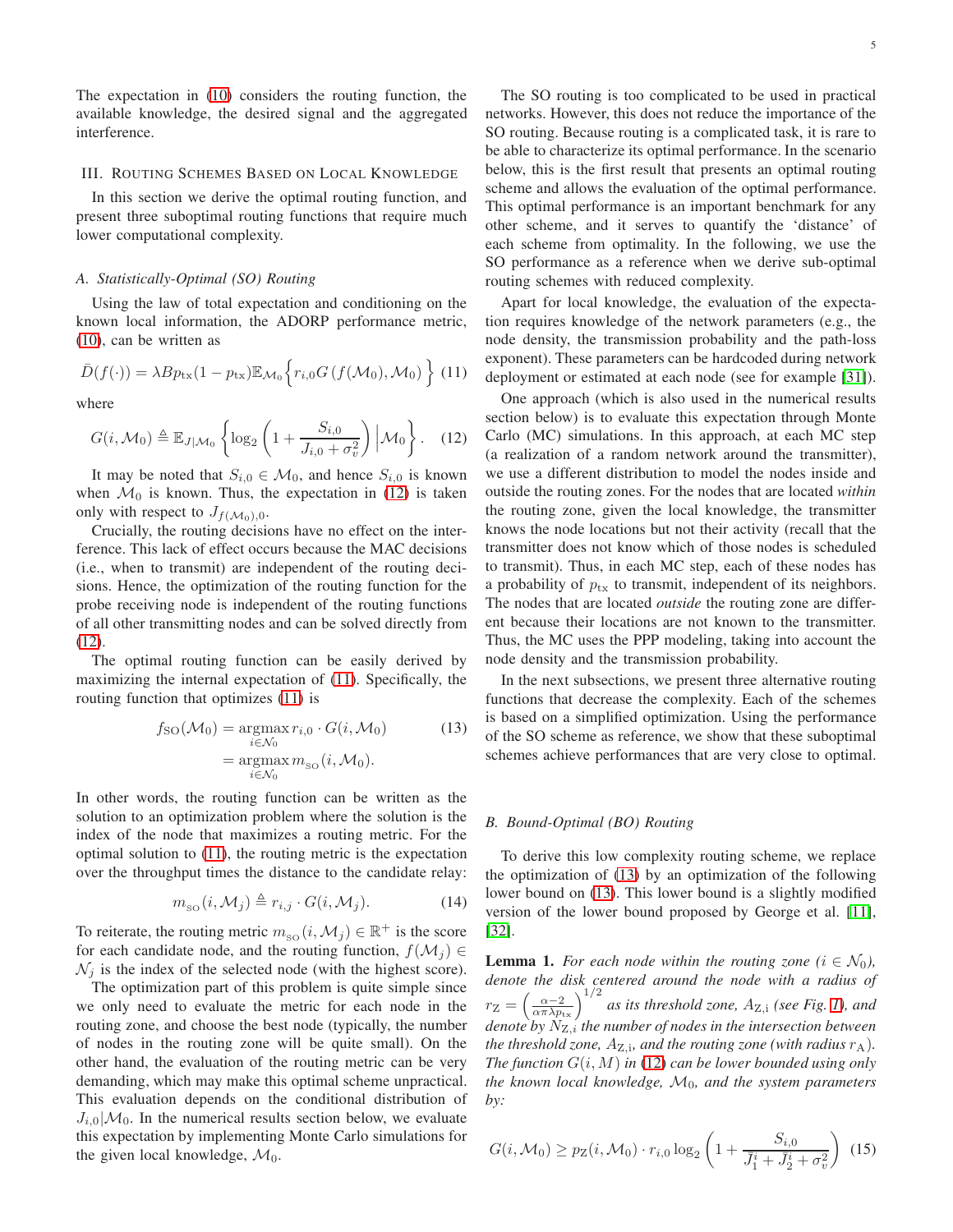<span id="page-5-0"></span>

Fig. 1: Local neighborhood of the probe transmitting node: each dot represents a node in the network. The triangle is the probe transmitting node and the star is the tested relay (node  $i$  in this example). The dashed circle represents the routing zone,  $A_{\rm R}$ , with radius  $r_A$  centered at the probe transmitting node. The distance between the probe transmitting node and the tested relay is  $\|\mathbf{r}_i\|$ . The threshold zone of node i,  $A_{Z,i}$ , is marked by the small dotted circle with radius  $r<sub>Z</sub>$  around the tested relay. These circles are used in the proof of Lemma [1](#page-4-4) as the maximal distance, which requires special attention. The routing chooses the next-hop that has the maximal routing metric, based on the routing scheme. The difference between schemes is the complexity of the evaluation of the routing metric and its quality (see also Table [I\)](#page-7-0).

*where*

$$
p_{Z}(i, \mathcal{M}_{0}) = \begin{cases} (1 - p_{\text{tx}})^{N_{Z,i}}, & \text{if } ||\mathbf{r}_{i}|| + r_{Z} < r_{A} \\ e^{-\lambda p_{\text{tx}} B_{\text{T},i}} (1 - p_{\text{tx}})^{N_{Z,i}}, & \text{otherwise} \end{cases}
$$
(16)

*is the probability that there is no interfering transmitting node within the threshold zone,*

$$
B_{\mathrm{T},i} = r_Z^2 \tan^{-1} \left( \frac{x_0 - ||\mathbf{r}_i||}{\sqrt{r_Z^2 - (||\mathbf{r}_i|| - x_0)^2}} \right) + (x_0 - ||\mathbf{r}_i||) \sqrt{-||\mathbf{r}_i||^2 + 2||\mathbf{r}_i||x_0 - x_0^2 + r_Z^2} -r_A^2 \tan^{-1} \left( \frac{x_0}{\sqrt{r_A^2 - x_0^2}} \right) - x \sqrt{r_A^2 - x_0^2}
$$
(17)

and  $x_0 = \frac{r_A^2 + ||\mathbf{r}_i||^2 - r_Z^2}{2||\mathbf{r}_i||}$ . The terms in the denominator are *given by*

$$
\bar{J}_1^i = \sum_{\ell \in \mathcal{N}_0 \atop \ell: ||\mathbf{r}_i - \mathbf{r}_\ell|| > \sqrt{\frac{\alpha - 2}{\alpha \pi \lambda p_{\text{tx}}}}} p_{\text{tx}} \rho \cdot ||\mathbf{r}_i - \mathbf{r}_\ell||^{-\alpha}, \qquad (18)
$$

$$
\bar{J}_{2}^{i} = \frac{2(\pi - \theta_{s})\rho\lambda p_{\text{tx}}r_{\text{Z}}^{2-\alpha}}{\alpha - 2} + \frac{\rho\lambda p_{\text{tx}}}{\alpha - 2}\Big[\int_{\theta_{s}}^{2\pi - \theta_{s}}\left(-\|\mathbf{r}_{i}\|\cos(\theta) + \sqrt{r_{\text{A}}^{2} - \|\mathbf{r}_{i}\|^{2}\sin^{2}(\theta)}\right)^{2-\alpha}d\theta\Big],
$$
\n(19)

*where*

$$
\theta_s = \begin{cases} 0, & r_Z + ||\mathbf{r}_i|| \le r_A \\ \cos^{-1}\left(\frac{r_A^2 - r_Z^2 - ||\mathbf{r}_i||^2}{2r_Z||\mathbf{r}_i||}\right), & r_Z + ||\mathbf{r}_i|| > r_A \end{cases} (20)
$$

*It may be noted that* [\(19\)](#page-5-1) *has closed form expressions for any integer values of* α *larger than* 2 *(detailed expressions for*  $\alpha = 3$  *and*  $\alpha = 4$  *are given in* [\(48\)](#page-11-32) *and* [\(49\)](#page-11-33) *in Appendix C*).

*Proof.* See Appendix A. 
$$
\Box
$$

The routing function that optimizes [\(15\)](#page-4-5) is termed Bound Optimal routing (BO) here. This function is given by

<span id="page-5-6"></span><span id="page-5-2"></span>
$$
f_{\rm BO}(\mathcal{M}_0) = \underset{i \in \mathcal{N}_0}{\operatorname{argmax}} m_{\rm BO}(i, \mathcal{M}_0)
$$
 (21)

where the routing metric of the BO is

$$
m_{\text{BO}}(i,\mathcal{M}_0) \triangleq p_{\text{Z}}(i,\mathcal{M}_0) r_{i,0} \log_2 \left(1 + \frac{S_{i,0}}{\bar{J}_1^i + \bar{J}_2^i + \sigma_v^2}\right). (22)
$$

This metric can be written in a closed form for  $\alpha = 3, 4, 5, ...$ (when [\(22\)](#page-5-2) has a closed form expression). However, this can hardly be called a 'low-complexity' algorithm (recall that [\(22\)](#page-5-2) requires the substitution of [\(16\)](#page-5-3)-[\(19\)](#page-5-1)).

# *C. Narrow Knowledge Statistically-Optimal (NSO) Routing*

In the following, we derive a sub-optimal method which is much simpler to evaluate. This method produces nearly the same performance as the SO method, but can be evaluated using a simple, 1-dimensional lookup table.

As each node has only partial knowledge of the network state, it needs to perform the best routing decision given that knowledge. For this purpose, we use the statistical model of the unknown nodes. The statistical modeling cannot compensate for the unknown data. Nevertheless, it can give us the optimal balancing of the known data.

<span id="page-5-3"></span>To reduce the computational complexity, in the following we suggest using only part of the available knowledge (which will be termed *narrow knowledge* here) when evaluating the routing metric for a specific node. The narrow knowledge of node  $j$ on node *i* is  $\mathcal{M}_{j}^{i} = \{r_{i,j}, h_{i,j}\}$ ; i.e., taking only into account the distance to node  $i$  and its channel gain (and ignoring the known data on all other neighbors). As we will see, the loss of performance due to the use of narrow knowledge is negligible, whereas the complexity is reduced significantly.

<span id="page-5-8"></span>This proposed low-complexity scheme will be denoted as Narrow knowledge Statistically Optimal (NSO). The NSO routing function evaluates  $G(i, \mathcal{M}_0)$  by solely using the available knowledge of the tested relay node,  $i$ . In mathematical terms, we substitute  $G(i, \mathcal{M}_0)$  by: :

<span id="page-5-9"></span>
$$
G(i, \mathcal{M}_0) \approx G_{\rm N}(i, \mathcal{M}_0)
$$
  
\n
$$
\triangleq \mathbb{E}_{J|\mathcal{M}_0^i} \left\{ r_{i,0} \log_2 \left( 1 + \frac{S_{i,0}}{J_{i,0} + \sigma_v^2} \right) \Big| \mathcal{M}_0^i \right\}.
$$
 (23)

<span id="page-5-1"></span>As  $r_{i,0}$  is known given  $\mathcal{M}_0^i$ , the optimization of this approximation results in the NSO routing function:

<span id="page-5-7"></span><span id="page-5-5"></span><span id="page-5-4"></span>
$$
f_{\rm NSO}(\mathcal{M}_0) = \underset{i \in \mathcal{N}_0}{\operatorname{argmax}} m_{\rm NSO}(i, \mathcal{M}_0^i)
$$
(24)

where the routing metric of the NSO is

$$
m_{\rm NSO}(i,\mathcal{M}_0^i) \triangleq r_{i,0} \cdot \mathbb{E}\left\{\log_2\left(1 + \frac{S_{i,0}}{J_{i,0} + \sigma_v^2}\right) \Big|\mathcal{M}_0^i\right\}.
$$
 (25)

<span id="page-5-10"></span>Thus, the evaluation of [\(25\)](#page-5-4) is much simpler than the evaluation of [\(14\)](#page-4-6), due to the difference in the conditional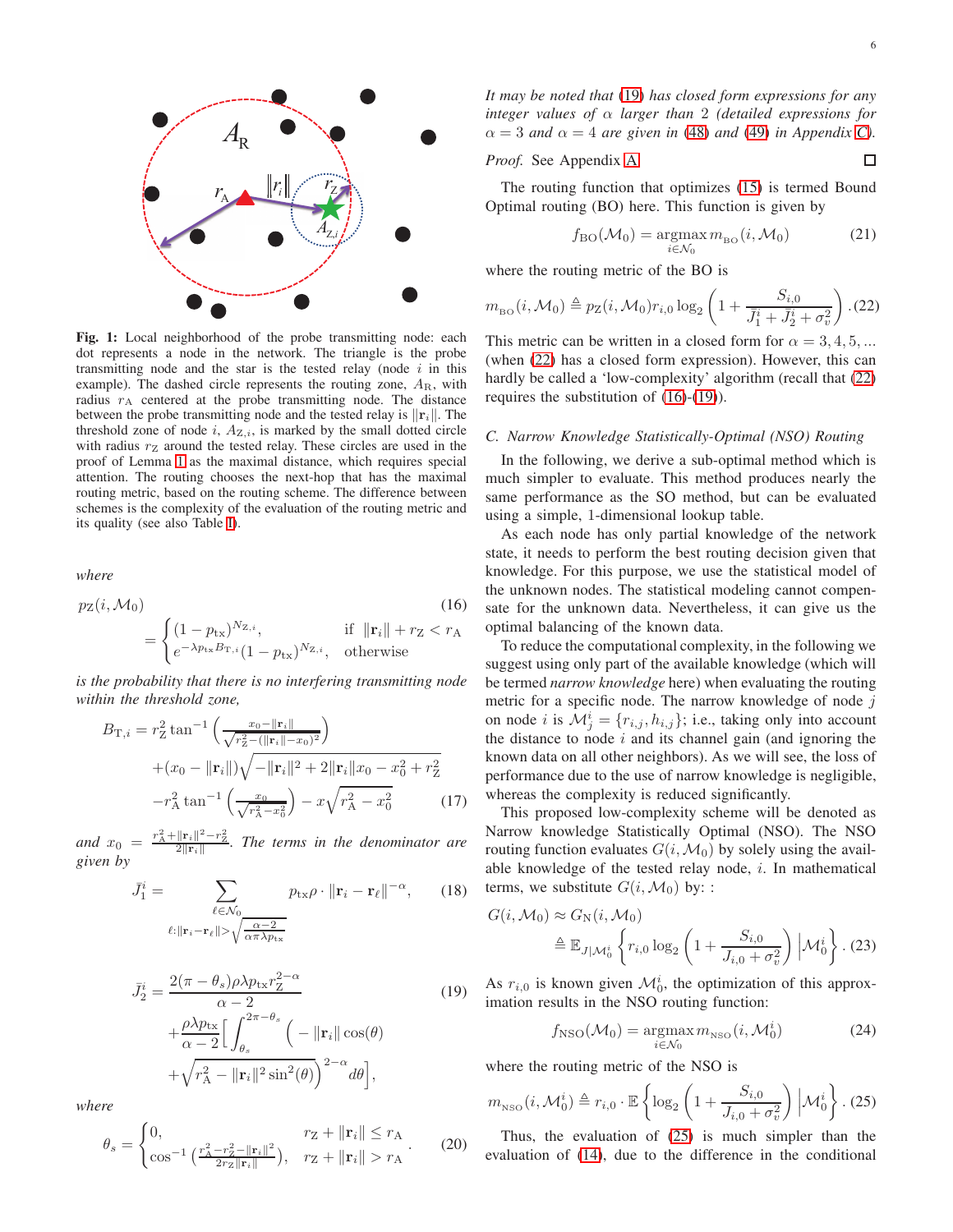<span id="page-6-3"></span>

Fig. 2: NBO routing metric and NSO routing metric vs.  $S_{i,0}$ , for various  $p_{\text{tx}} \in \{0.01, 0.1, 0.5\}$  where  $r_{i,0} = 1$  and  $\alpha = 4$ .

distribution of the interference,  $J_{i,0}$ . In the expectation in [\(25\)](#page-5-4),  $J_{i,0}$  is independent of narrow knowledge, and hence, its distribution is identical for all nodes. The complexity of the optimization problem is not large, since the number of points for which the routing needs to calculate their metrics is typically not large. To further simplify the evaluation of the metric in [\(25\)](#page-5-4), we suggest using the function  $q(x_i) \triangleq$  $\mathbb{E} \left\{ \log_2(1 + \frac{x_i}{J_{i,0} + \sigma_v^2}) \middle| \mathcal{M}_0^i \right\}$ . Thus, this expectation is only a function of  $S_{i}$ , which can be written as function of  $S_{i,0}$  which can be written as

$$
m_{\rm NSO}(i, \mathcal{M}_0^i) = r_{i,0} \cdot q(S_{i,0}) \tag{26}
$$

and the function  $q(\cdot)$  can be evaluated as follows.

For simple evaluation, the function  $q(\cdot)$ , which is the only complicated part in the evaluation of the routing metric, can be evaluated once and stored in a lookup table. Thus, the complicated expectation can be evaluated only once, during the network design stage, and the routing metric can be calculated easily in real time using the lookup table. Another alternative would be to evaluate the lookup table on the fly using the interference measurements at the transmitting node (again using the narrow knowledge assumption such that the interference statistics is identical for all nodes).

In the next subsection we present an even simpler routing function for which we can give a simple, closed-form expression of the routing function that does not even require a lookup table.

#### *D. Narrow Knowledge Bound-Optimal (NBO) Routing*

The equivalent of Lemma [1,](#page-4-4) in [\(23\)](#page-5-5), becomes:

$$
G_{\rm N}(i,\mathcal{M}_0) \ge p_{\rm Z}(i,\mathcal{M}_0^i) r_{i,0} \log_2 \left(1 + \frac{S_{i,0}}{\gamma + \sigma_v^2}\right) \tag{27}
$$

with

$$
\gamma = \rho \cdot \frac{2}{\alpha} \left( \frac{\alpha \pi \lambda p_{\text{tx}} \Gamma(1 + \frac{2}{\alpha})}{\alpha - 2} \right)^{\frac{\alpha}{2}}
$$
(28)

<span id="page-6-6"></span>

Fig. 3: Normalized ADORP as a function of the ALOHA transmission probability for various routing schemes,  $\bar{N}_A = 30$  and  $\alpha = 3, 4$ .

which is a constant that depends on the network parameters. Noting that  $p_Z(i, \mathcal{M}_0^i)$  is identical for all nodes, the NBO routing function that optimizes [\(27\)](#page-6-1) is given by

<span id="page-6-2"></span>
$$
f_{\rm NBO}(\mathcal{M}_0) = \underset{i \in \mathcal{N}_0}{\operatorname{argmax}} m_{\rm NBO}(i, \mathcal{M}_0^i)
$$
(29)

where the routing metric of the NBO is

<span id="page-6-5"></span>
$$
m_{\rm NBO}(i, \mathcal{M}_0^i) \triangleq r_{i,0} \log_2 \left( 1 + \gamma_b \cdot S_{i,0} \right) \tag{30}
$$

<span id="page-6-4"></span>and  $\gamma_b = 1/(\sigma_v^2 + \gamma)$ . In addition, this scheme coincides with the scheme proposed in [\[16\]](#page-11-13). While this scheme is not optimal as suggested in [\[16\]](#page-11-13), we will show in the following section that its performance is quite close to that of the optimal scheme. Since the evaluation of the NBO routing metric is straightforward, we believe that this is indeed a good routing approach for practical networks.

#### IV. NUMERICAL RESULTS

<span id="page-6-0"></span>In this section, we present simulation results that demonstrate the efficiency of the proposed routing schemes, where the next hop is selected according to the SO, the BO, the NSO or the NBO routing functions in [\(13\)](#page-4-3), [\(21\)](#page-5-6), [\(24\)](#page-5-7) and [\(29\)](#page-6-2), respectively. In all the simulations we take the number of nodes to have a Poisson distribution with an average of  $N_{\text{nodes}} = 300$ . The nodes are uniformly distributed in a disk with an area of size  $\lambda/N_{\text{nodes}}$ , centered at the probe transmitting node. We also use the bias correction in [\[33\]](#page-11-34). To simulate the common interference limited regime, we set  $\sigma_v^2 = 0$ . In this case, the transmitted power,  $\rho$ , and the node density,  $\lambda$ , have no effect on performance, and we set  $\rho = 1$ and  $\lambda = 1$ .

<span id="page-6-1"></span>To gain some insights into the characteristics of these routing schemes, we start by plotting the routing metrics for the two simpler schemes. Fig. [2](#page-6-3) illustrates the NSO and the NBO routing metrics for  $\alpha = 4$ . These schemes are based on narrow knowledge; hence, their routing metric for each node is solely a function of the distance and channel gain to this node. To further simplify the scenario, we consider a tested relay at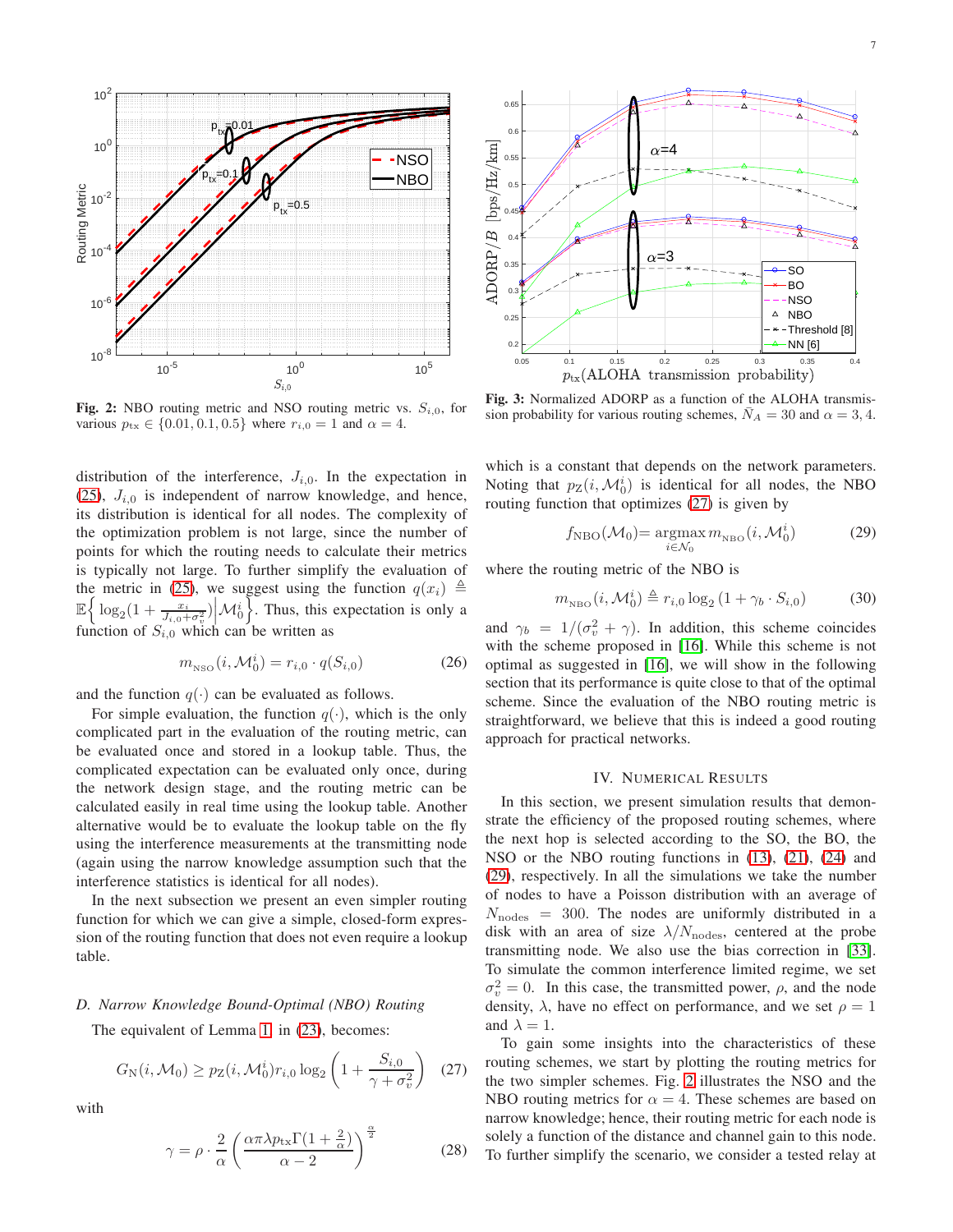<span id="page-7-2"></span>

Fig. 4: Normalized ADORP as a function of the average number of nodes within the routing zone,  $N_A$ , for various routing schemes,  $p_{\text{tx}} = 0.15$  and  $\alpha = 3, 4$ .

a distance of  $r_{i,0} = 1$ , such that the metrics are only a function of the channel gain. In the NSO scheme, [\(26\)](#page-6-4), the resulting metric is the rate:  $q(S_{i,0}) = \mathbb{E} \left\{ \log_2 \left( 1 + \frac{S_{i,0}}{J_{i,0} + \sigma_v^2} \right) \middle| \mathcal{M}_0^i \right\},\$ and the aggregate interference can be evaluated by a Monte-Carlo simulation. In the NBO scheme, [\(30\)](#page-6-5), the resulting metric is the rate:  $\log_2(1 + \gamma_b \cdot S_{i,0})$  (which is obviously much easier to evaluate than the NSO metric).

The difference between these two metrics is minimal; thus we expect their performance to be quite similar. As expected, both metrics are very sensitive to changes in the channel gain when the channel gain is low. On the other hand, at very high channel gains the achievable rate increases very slowly, and hence the routing metrics are much less sensitive.

The simpler NBO metric considers the interference as a constant, and is less efficient than the NSO. Compared to the NSO metric, the NBO metric gives higher weights to nodes with higher channel gains,  $S_{i,0}$ , and gives lower weights to nodes with lower channel gains. This difference leads to the small performance gap between NBO and NSO routing, as can be seen in Fig. [3.](#page-6-6)

Fig. [3](#page-6-6) depicts the normalized ADORP (ADORP/B) as a function of the ALOHA transmission probability,  $p_{tx}$ , for a system with a path loss exponent of 3 and 4. All of the proposed schemes perform quite similarly, and achieve the maximum throughput near  $p_{\text{tx}} = 0.2$ . The SO curve serves as an upper bound on the achievable performance, based only on local knowledge. The SO routing function is given in [\(13\)](#page-4-3) and the aggregate interference is evaluated by Monte-Carlo simulations.

The BO scheme, [\(16\)](#page-5-3)-[\(21\)](#page-5-6), enables a closed form evaluation of the routing metric, at only negligible loss of performance. (1.2% at  $\alpha = 4$  and 1% at  $\alpha = 3$ ). However, its evaluation still requires high computational complexity. On the other hand, the narrow knowledge schemes (NBO and NSO) are much simpler to evaluate although they incur a slightly larger performance gap (3.8% at  $\alpha = 4$  and 2.6% at  $\alpha = 3$ ). The NBO is even simpler to evaluate and its performance loss compared to the

<span id="page-7-0"></span>

| Routing Scheme                                        | Computational<br>Complexity | Use CSI   | Performance     |
|-------------------------------------------------------|-----------------------------|-----------|-----------------|
| Statistically-Optimal (SO)                            | High                        | Partial   | Optimal         |
| Bound-Optimal (BO)                                    | Medium                      | Partial   | Near<br>optimal |
| Knowledge<br>Narrow<br>Statistically-Optimal<br>(NSO) | Medium                      | Narrow    | Near<br>optimal |
| Knowledge<br>Narrow<br>Bound-Optimal (NBO)            | Low                         | Narrow    | Near<br>optimal |
| Threshold [8]                                         | Low                         | Narrow    | Medium          |
| Nearest-Neighbor (NN) [6]                             | Low                         | Locations | Low             |

TABLE I: Major characteristics of the compared routing schemes.

NSO curve is negligible.

For comparison, Fig. [3](#page-6-6) also depicts the performance of two geographic routing schemes from the literature: Nearest-Neighbor (NN) routing (e.g., [\[19\]](#page-11-16), [\[6\]](#page-11-17)), and Threshold routing [\[8\]](#page-11-6). The NN scheme is ranked high among geographic routing schemes. Nevertheless it is inferior to all of our novel schemes. It may be noted that most of the performance gain in our schemes comes from the optimal combination of geographic and channel state knowledge.

The Threshold routing scheme (which was the first published opportunistic relaying scheme) also takes advantage of the CSI to outperform the most-progress-in-radius routing scheme (e.g., [\[6\]](#page-11-17)). This scheme is an adaptation of Weber et al. [\[8\]](#page-11-6) to the present setup. In this scheme, the transmitting node first identifies the set of relays for which the power of the desired signal is above a certain threshold<sup>[1](#page-7-1)</sup>. TABLE [I](#page-7-0) summarises the presented routing schemes and the differences among them.

The gain from the use of local knowledge obviously depends on the radius of the routing zone,  $r_A$ . In order to use a scale-free variable, it is convenient to characterize the routing zone area in terms of the average number of nodes within the routing zone,  $\bar{N}_A \triangleq \lambda \pi r_A^2$ . Fig. [3](#page-6-6) presents the case of  $\overline{N}_A = 30$ . Fig. [4](#page-7-2) presents the normalized ADORP as a function of the average number of nodes within the routing zone for  $p_{\text{tx}} = 0.15$  and  $\alpha = 3, 4$ .

Fig. [4](#page-7-2) shows that the performance of all the proposed routing schemes exhibits no significant loss if  $N_A$  is greater than 10. For smaller routing zones, the gain decreases significantly. However, our schemes outperform the NN for any radius of the routing zone.

It is also crucial to consider the probability that the routing zone is empty. In this case, none of the routing schemes will be able to transfer data, which will inevitably lead to a decrease in performance. To demonstrate this effect, Fig. [4](#page-7-2) also depicts an upper bound (UB) on the achievable performance. The UB curve is calculated as the maximum normalized ADORP of the SO curve multiplied by the probability to have a non-

<span id="page-7-1"></span><sup>&</sup>lt;sup>1</sup>It may be noted that [\[8\]](#page-11-6) used a comparison of the actual SINR to the threshold. But in our setup, the transmitting node does not know the interference power. Hence, the transmitting node chooses the next relay (out of these relays) that maximizes progress towards the destination. The threshold value was chosen to maximize the throughout in each scenario. However, the results show that the use of the CSI in the threshold scheme is far from optimal, and this scheme is also inferior to our novel schemes.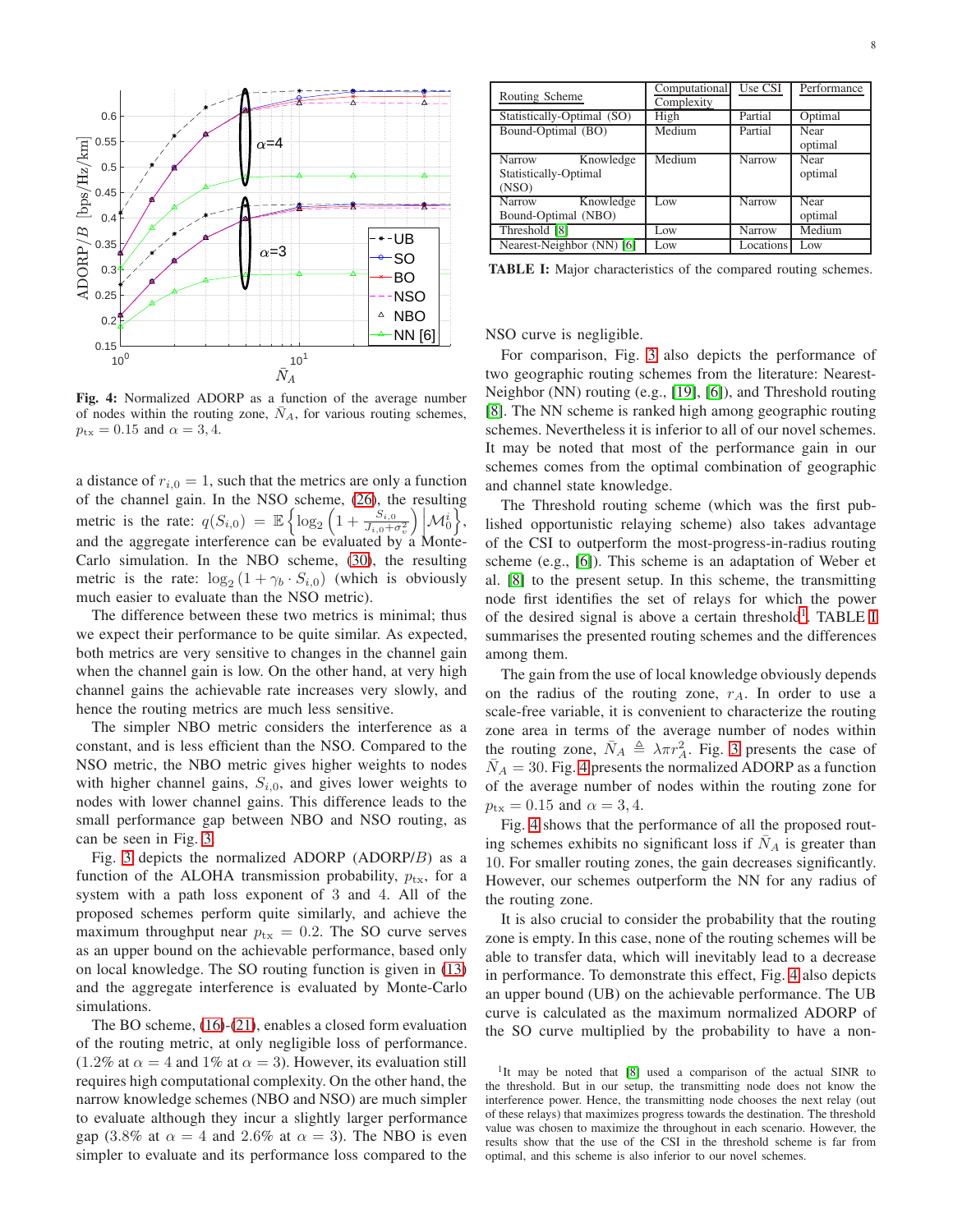<span id="page-8-1"></span>

Fig. 5: The density of the normalized end-to-end rate distance metric (eeR) as a function of the ALOHA transmission probability in a full network simulation. The figure depicts the performance of the NBO and the NN routing schemes, for a path-loss exponent of  $\alpha = 3$ .

empty routing zone,  $\mathbb{P}(A_R)$  has at least single node) = 1 –  $\exp(-\bar{N}_A)$ .

The upper bound helps us to differentiate between the two effects of increasing the size of the routing zone: better selection and better processing. For small routing zone sizes, each transmitting node has only a few nodes to select from. Hence, any increase in the size of this area can add a better relay and hence improve performance. This effect is saturated around  $N_A = 5$ , and above that, the only gain is from the better prediction of the interference power. Furthermore, this prediction is generated solely by the SO and BO schemes, so they are the only ones to gain at high  $\bar{N}_A$ .

To further demonstrate the advantage of the novel routing schemes, we also performed a complete network simulation, in which messages are routed from sources to destinations according to the mechanism described in Subsection [II-C.](#page-2-1) The simulation was implemented in Matlab, and the results are based on 1000 network realizations. The simulation includes an average of 100 nodes uniformly distributed over a simulation area of  $1000m^2$ . We assume that each node has a home location and an i.i.d. mobility model (e.g., [\[27\]](#page-11-25)). The mobility follows a symmetric normal distribution with a variance of 2.84m. This mobility rate represents a low mobility that is only sufficient to unravel the network bottlenecks when choosing a simulation length that depends on  $p_{\text{tx}}$  according to  $t_s = 10^5/p_{\text{tx}} + 8 \cdot 10^5$  slots. Thus, each simulation was run for a duration of  $t_s \cdot T$  seconds, where T was the duration of a time slot. Each message contained 20BT bits where B was the bandwidth. The messages were not subjected to any delay constraint. The performance was measured by the normalized density of end-to-end rate distance metric (eeR) [\[16\]](#page-11-13), where we summed the distance-bits product for all successful messages, and divided by the size of the area-time and by the bandwidth. The normalized eeR metric is given by

<span id="page-8-2"></span>

Fig. 6: Normalized ADORP as a function of the transmission power, for various routing schemes,  $p_{\text{tx}} = 0.15$  and  $\alpha = 3$ . The transmission power is depicted through  $\overline{SNR}_1 = \rho/\sigma_v^2$ , the averaged SNR for a receiver at 1 unit distance.

[\[16,](#page-11-13) Eq. (9)]:

$$
eeR \triangleq \frac{1}{T_{\rm T}AB} \sum_{\ell} L_{\ell} K \cdot i_{\ell} \tag{31}
$$

where A is the simulation area,  $T_T = t_s \cdot T$  is the simulation time,  $K = 20BT$  is the number of bits per message,  $i_{\ell}$  is the successful delivery indicator and  $L_{\ell}$  is the distance between source and destination at the time of message generation. Using the ergodic rate approach, a message is assumed to be successfully decoded if it accumulates a mutual information that is equal or larger than  $K$  in each of its hops.

Fig. [5](#page-8-1) depicts the normalized eeR as a function of the ALOHA transmission probability,  $p_{tx}$ , for a system with a path loss exponent of 3. The figure shows the eeR performance of the NN scheme and the NBO scheme. The figure also shows the relevant normalized ADORP for each scheme. As can be seen, the end-to-end performance indeed converges to the normalized ADORP. Also, as expected from the previous results, the NBO scheme significantly outperforms the NN scheme. The gains vary between 30% to 180%.

Fig. [6](#page-8-2) depicts the normalized ADORP as a function of the transmission power for various routing schemes,  $p_{\text{tx}} = 0.15$ and  $\alpha = 3$ . The transmission power is depicted through  $\overline{\text{SNR}}_1 = \rho/\sigma_v^2$ , the averaged SNR for a receiver at 1 unit distance. As expected, for small SNRs, the normalized ADORP increases linearly with  $SNR_1$ . For  $SNR_1$  above  $-20dB$ , the noise becomes negligible, and the networks operate at the interference limited regime. For all SNR values, the proposed schemes outperforms the NN scheme. For very small SNR, the NN becomes close to optimal.

#### V. CONCLUSIONS

<span id="page-8-0"></span>In this paper, we proposed novel routing schemes for WANETs, where the node locations are represented by a PPP. We focus on geographic routing schemes, where the routing decision at each node is based solely on local knowledge on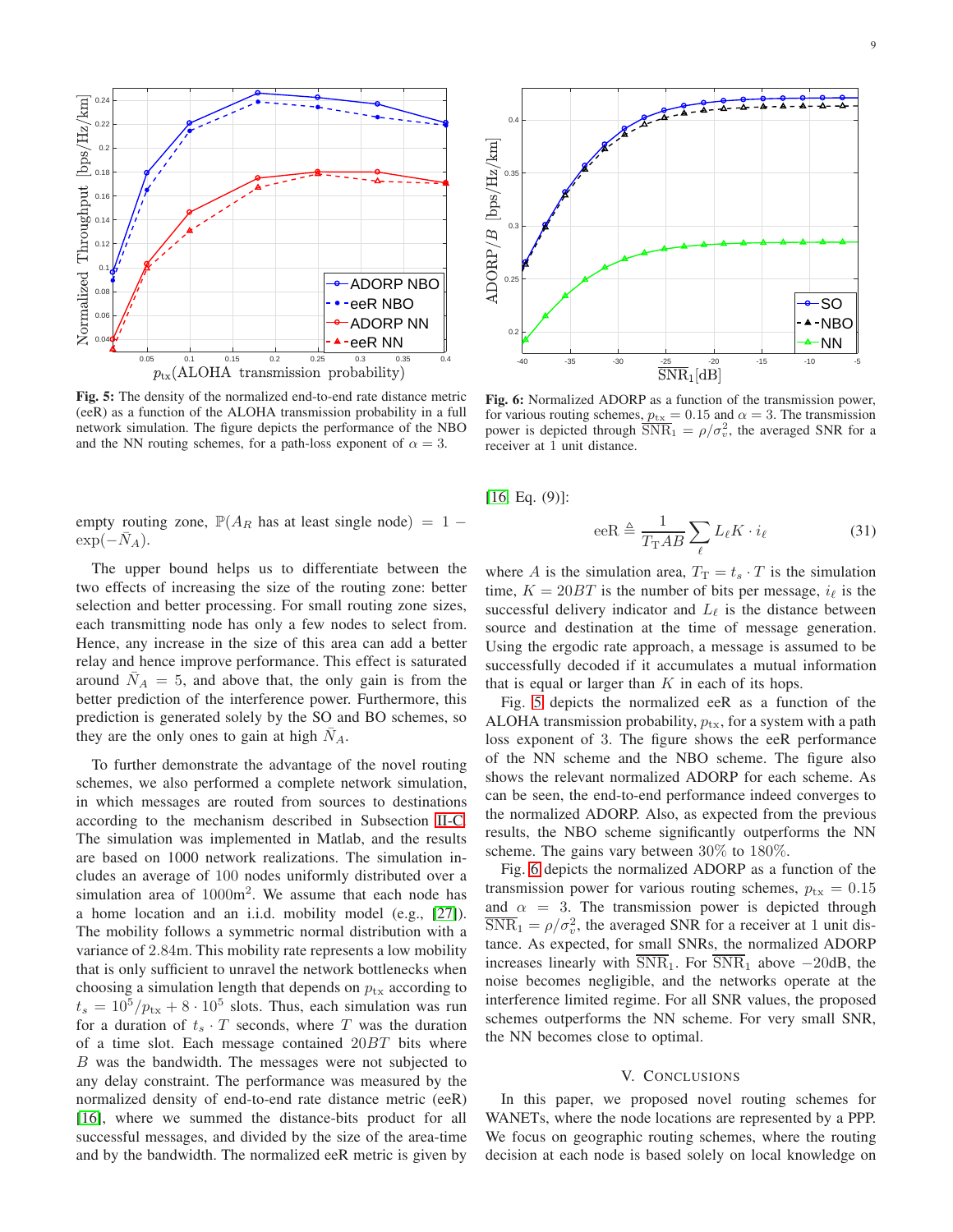the nodes within its routing zone (geographical locations and channel gains).

In this setup, we were able to formulate the routing objectives as an optimization problem, and to present the routing scheme that solves this optimization problem. The resulting routing scheme requires high computational complexity. Nevertheless, the presentation of the optimal routing scheme is important as it gives an upper bound on the performance of any other routing scheme.

The knowledge of the maximal routing performance also allowed us to present and evaluate three suboptimal lowcomplexity routing schemes. These schemes were derived by using only part of the available knowledge, by taking a simple lower bound or by combining these two methods. The performance of all three schemes is very close to the performance of the optimal scheme (and in particular at low transmission probability, where the performance gap tends toward zero). Furthermore, the performance of all the proposed routing schemes outperforms the performance of previously published routing schemes.

This paper considers the fast mobility model. While this model is frequently used in stochastic geometry analysis, most practical networks have much tighter delay constraints. Future work should consider a more realistic scenario where messages must be transferred before the network topology changes. In this case, some message buffers in the network may be empty, and the network performance is dominated by its bottlenecks. Hence, the choice of relay must take the state of the buffer, the desired directions of messages in the buffer and the load in each of the potential relays into account. In particular, one can consider an improved routing scheme in which the routing metric suggested above is modified to give proper weights to all of these factors. Such a metric might be able to trade off between the optimization of network throughput and the minimization of the message delay. Future work could also consider the use of multiple antennas at each node.

# <span id="page-9-0"></span>APPENDIX A PROOF OF LEMMA [1](#page-4-4)

The lower bound is based on the use of the law of total expectation, while conditioning on the event that the threshold zone (with radius of  $r_Z$ ) is free of interferers. Denote by  $d_i$ the distance between the tested relay (node  $i$ ) and its nearest interfering node. Equation [\(12\)](#page-4-1) can be written as:

$$
G(i, M_0)
$$
\n
$$
= (1 - p_Z(i, M_0)) \mathbb{E} \Big\{ r_{i,0} \log_2 (1 + \frac{S_{i,0}}{J_{i,0} + \sigma_v^2}) \Big| d_i \le r_Z, M_0 \Big\}
$$
\n
$$
+ p_Z(i, M_0) \mathbb{E} \Big\{ r_{i,0} \log_2 \left( 1 + \frac{S_{i,0}}{J_{i,0} + \sigma_v^2} \right) \Big| d_i > r_Z, M_0 \Big\}
$$
\n
$$
\ge p_Z(i, M_0) \mathbb{E} \Big\{ r_{i,0} \log_2 \left( 1 + \frac{S_{i,0}}{J_{i,0} + \sigma_v^2} \right) \Big| d_i > r_Z, M_0 \Big\}
$$
\n
$$
\ge p_Z(i, M_0) \cdot r_{i,0} \log_2 \left( 1 + \frac{S_{i,0}}{\mathbb{E} \{ J_{i,0} | d_i > r_Z, M_0 \} + \sigma_v^2} \right)
$$
\n
$$
(32)
$$

where  $p_Z(i, \mathcal{M}_0) \triangleq \mathbb{P}(d_i > r_Z | \mathcal{M}_0)$  is evaluated in Appendix [B,](#page-9-1) and the last line uses the Jensen inequality. This bound holds for any choice of the threshold radius,  $r_Z$ . A useful value for this radius was shown to be [\[33\]](#page-11-34):  $r_Z = \sqrt{\frac{\alpha - 2}{\alpha \pi p_{tx}}}.$  The

rest of the proof focuses on the evaluation of the conditional expectation of the aggregate interference.

We denote by  $J_{i,0}(A)$  the aggregate interference at the *i*-th node which is induced only from the transmitting nodes within area A. We consider the division of the plane into the nonoverlapping areas  $A_{Z,i}$ ,  $(\overline{A_{Z,i}} \cap A_R)$  and  $(\overline{A_{Z,i}} \cap \overline{A_R})$ , where  $\overline{A}$  denotes the area outside A (see Fig. [1](#page-5-0) for an illustration). As we condition on  $d_i > r_Z$ , we have:

$$
\mathbb{E}\{J_{i,0}|d_i > r_Z, \mathcal{M}_0\} = \mathbb{E}\{J_{i,0}(\overline{A_{Z,i}} \cap A_{\rm R})|\mathcal{M}_0\}
$$
(33)  
 
$$
+ \mathbb{E}\{J_{i,0}(\overline{A_{Z,i}} \cap \overline{A_{\rm R}})|\mathcal{M}_0\}.
$$

Thus, we define

<span id="page-9-2"></span>
$$
\bar{J}_1^i \triangleq \mathbb{E}\left\{J_{i,0}(\overline{A_{\mathbf{Z},i}} \cap A_{\mathbf{R}})|\mathcal{M}_0\right\} \tag{34}
$$

<span id="page-9-4"></span><span id="page-9-3"></span>
$$
\bar{J}_2^i \triangleq \mathbb{E}\left\{J_{i,0}(\overline{A_{\mathbf{Z},i}} \cap \overline{A_{\mathbf{R}}})|\mathcal{M}_0\right\} \tag{35}
$$

and evaluate each expectation separately.

Writing the expectation in [\(34\)](#page-9-2) more explicitly, we consider  $J_1^i$  to be the aggregate interference at the next relay, which is induced by the transmitting nodes within  $(\overline{A_{Z,i}} \cap A_R)$ :

$$
J_1^i = \sum_{\ell \in \mathcal{N}_0} g_{\ell} \rho \cdot r_{i,\ell}^{-\alpha} W_{i,\ell}, \qquad (36)
$$

$$
\ell: ||r_i - r_\ell|| > \sqrt{\frac{\alpha - 2}{\alpha \pi \lambda p_{tx}}}
$$

where  $g_{\ell}$  is an indicator function which equals 1 if the  $\ell$ -th node is scheduled to serve as a transmitting node, and  $\mathbb{E}\{g_\ell\} =$  $p_{\text{tx}}$ . The expectation of [\(36\)](#page-9-3),  $\bar{J}_1^i$ , can be evaluated by using the statistical independence of transmission decisions:

$$
\bar{J}_1^i = \sum_{\ell \in \mathcal{N}_0 \atop \ell: ||\mathbf{r}_i - \mathbf{r}_\ell|| > \sqrt{\frac{\alpha - 2}{\alpha \pi \lambda p_{\text{tx}}}}} p_{\text{tx}} \rho \cdot ||\mathbf{r}_i - \mathbf{r}_\ell||^{-\alpha}.
$$
 (37)

The evaluation of  $\bar{J}_2^i$  requires a cumbersome analysis of the shape of the area which is seen by the  $i$ -th node, and its evaluation is given in Appendix [C.](#page-10-0)

# <span id="page-9-1"></span>APPENDIX B EVALUATION OF  $p_Z(i, \mathcal{M}_0)$

In this appendix we evaluate the probability that there is no interfering transmitting node within the threshold zone,  $p_Z(i, \mathcal{M}_0)$ , which is given in [\(16\)](#page-5-3). Given  $\mathcal{M}_0$ , the probability  $p_Z(i, \mathcal{M}_0)$  depends on the number of nodes in the routing zone that lie in the threshold zone of node  $i$ . Recall that node j lies in the threshold zone of node i if  $\|\mathbf{r}_j - \mathbf{r}_i\| \leq r_Z$ . The evaluation of  $p_Z(i, \mathcal{M}_0)$  considers two cases:

*1)*  $A_{Z,i}$  *is located completely within*  $A_R$ : In this case, the probe knows the locations of all nodes within the threshold zone, and can compute the number of nodes within the threshold zone:

$$
N_{\mathbf{Z},i} = \sum_{\ell \in \mathcal{N}_0} \mathbf{1}_{\{\|\mathbf{r}_i - \mathbf{r}_\ell\| \le r_{\mathbf{Z}}\}}.
$$
 (38)

The probability that all nodes are receiving nodes is given by  $(1 - p_{\text{tx}})^{N_{\text{Z},i}}$ , which is the first case in [\(16\)](#page-5-3).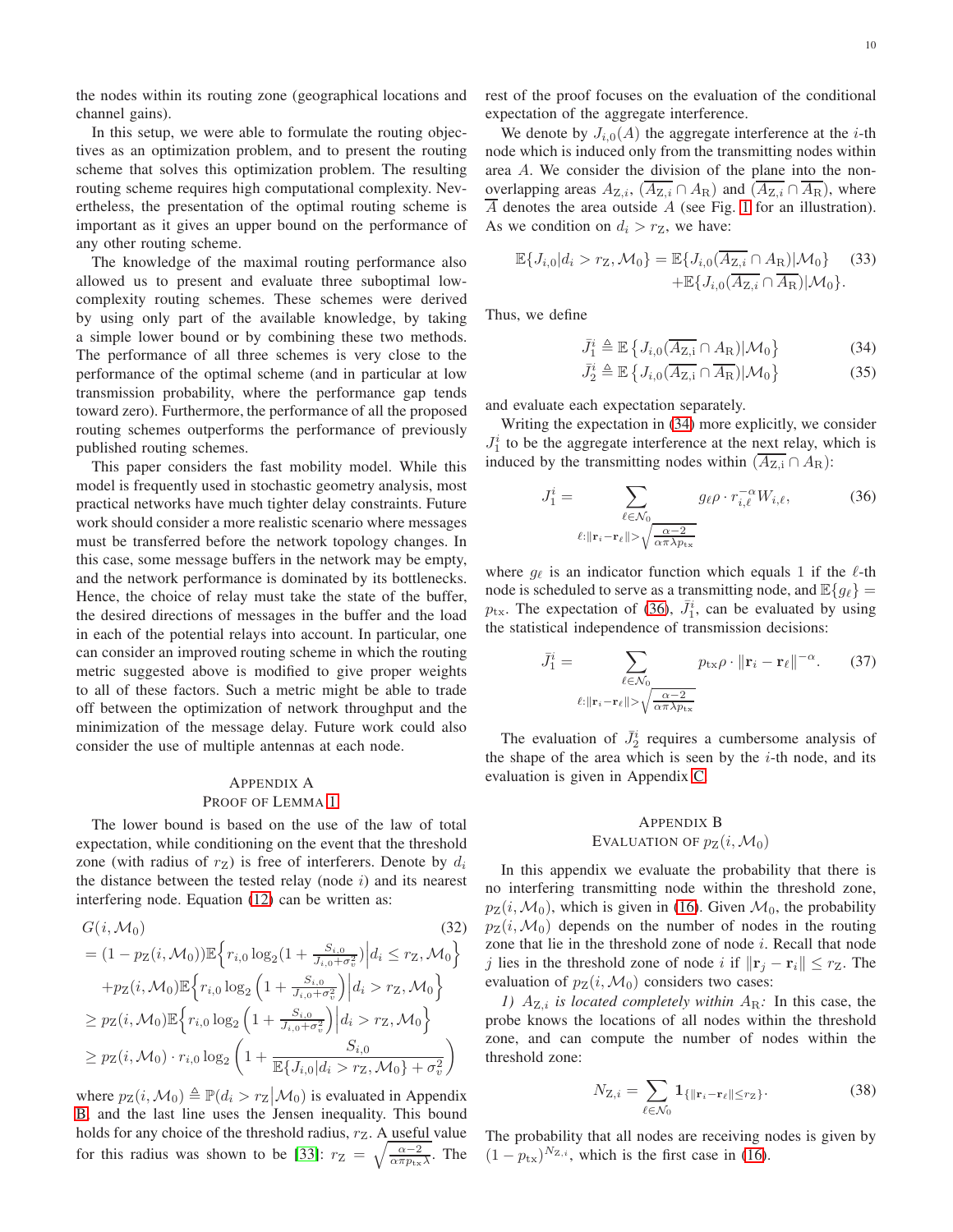<span id="page-10-1"></span>

Fig. 7: The dashed circle represents the routing zone,  $A_{\rm R}$ , centered at the probe transmitting node. The threshold zone of node  $i$ ,  $A_{Z,i}$ , is marked by the small yellow dotted circle around the tested relay. We evaluate  $J_1^i$  and  $J_2^i$  which are defined in [\(34\)](#page-9-2) and [\(35\)](#page-9-4), respectively. We distinguish between two cases: the left side considers that  $A_{Z,i}$ is located completely within  $A_R$ . The right side considers that part of  $A_{\text{Z},i}$  is located outside  $A_{\text{R}}$ , and thus we use  $\bar{J}_2^i = \bar{J}_{21}^i + \bar{J}_{22}^i$ . The cone width of  $\bar{J}_{21}^i$  is  $2\theta_s$ . These two cases are used in Appendix [C](#page-10-0) in the evaluation of  $\bar{J}_1^i$  and  $\bar{J}_2^i$ .

*2) Part of*  $A_{Z,i}$  *is not located within*  $A_R$ : In this case  $A_{\text{Z},i} \cap A_{\text{R}}$  is not necessarily empty, and we need to calculate the probability that a transmitting node is located within  $A_{\text{Z},i}$ but outside the routing zone,  $A_{\rm R}$ . The area of the threshold zone outside the routing zone is  $B_{\text{T},i} \triangleq |\overline{A_{\text{R}}} \cap A_{\text{Z},i}|$ . The local knowledge of the probe transmitting node contains no knowledge of the nodes in the area  $B_{\text{T},i}$ , and we only know that they are characterized by a PPP with density  $p_{\text{tx}}\lambda$ . The size of  $B_{T,i}$  is given in [\(17\)](#page-5-8). Thus, the probability that this area has no transmitting nodes is given by  $e^{-\lambda p_{\text{tx}}B_{\text{T},i}}$ . Multiplying also by the probability that there are no transmitting nodes in  $A_R \cap A_{Z,i}$ , results in the second case in [\(16\)](#page-5-3).

# <span id="page-10-0"></span>APPENDIX C EVALUATION OF  $\bar{J}_2^i$

In this appendix we evaluate  $\bar{J}_2^i$ , the average interference power from the area  $\overline{A_{Z,i}} \cap \overline{A_{R}}$  given  $\mathcal{M}_0$ . The final result of this appendix is given in [\(19\)](#page-5-1). For this calculation, it is convenient to set the axis system so that the origin is located at the tested next relay and the probe transmitting node is located at  $x = -\|\mathbf{r}_i\|$ ,  $y = 0$ . Thus, the circle that contains the routing zone,  $A_{\rm R}$ , is given by

$$
(x + ||\mathbf{r}_i||)^2 + y^2 = r_A^2.
$$
 (39)

Converting to polar coordinates  $(x = r \cos(\theta))$  and  $y =$  $r \sin(\theta)$ , we get

$$
r^{2} + 2r \cos(\theta) \cdot ||\mathbf{r}_{i}|| + ||\mathbf{r}_{i}||^{2} = r_{A}^{2}.
$$
 (40)

Hence, the edge of routing zone can be described by

$$
r_0(\theta) \triangleq -\|\mathbf{r}_i\| \cos(\theta) + \sqrt{r_{\mathbf{A}}^2 - \|\mathbf{r}_i\|^2 \sin^2(\theta)}
$$
 (41)

and the area can be evaluated by an integral within this area.

The characteristic function of  $\bar{J}_2^i$  (the expectation of the aggregate interference at the next relay which is induced by the transmitting nodes within  $\overline{A_{Z,i}} \cap \overline{A_{R}}$  is given by [\[34\]](#page-11-35):

$$
\Phi_{J_{i,0}}(s) \tag{42}
$$
\n
$$
= \exp\left(-2\pi\lambda p_{\text{tx}}\mathbb{E}\left\{\int\int_{\delta(\theta)}^{\infty} (1 - e^{-s\rho\lambda p_{\text{tx}}Wr^{-\alpha}} r dr d\theta)\right\}\right)
$$

where  $\delta(\theta)$  defines the edge of the interference free zone. The expectation over  $J_{i,0}$  can be evaluated by substituting  $s = 0$ into the derivative of  $\Phi_{J_{i,0}}(s)$  (see for example [\[33\]](#page-11-34)). However, we need to distinguish between two cases (See Fig. [7\)](#page-10-1): in the first (left) case, the threshold zone is located completely within the routing zone (i.e.,  $r_Z + ||\mathbf{r}_i|| \leq r_A$ ). In the second (right) case, part of the threshold zone is located outside the routing zone (i.e.,  $r_Z + ||\mathbf{r}_i|| > r_A$ ).

The first case is simpler, and is characterized by  $\delta(\theta)$  =  $r_0(\theta)$ , which results in

$$
\bar{J}_{2}^{i} = \frac{\partial \Phi_{J_{2}^{i}}(s)}{\partial s}\Big|_{s=0} = \rho \lambda p_{\text{tx}} \int_{0}^{2\pi} \int_{r_{0}(\theta)}^{\infty} r^{1-\alpha} dr d\theta
$$

$$
= \frac{\rho \lambda p_{\text{tx}}}{2-\alpha} \Big[ \int_{0}^{2\pi} \Big( - \|\mathbf{r}_{i}\| \cos(\theta) + \sqrt{r_{\text{A}}^{2} - \|\mathbf{r}_{i}\|^{2} \sin^{2}(\theta)} \Big)^{2-\alpha} d\theta \Big].
$$
(43)

In the second case, we start by computing the angle of intersection points between the threshold zone (which is given by  $r^2 = r_Z^2$ ) and the routing zone. Substituting in [\(40\)](#page-10-2), we get

<span id="page-10-3"></span>
$$
\cos(\theta) = \frac{r_{\rm A}^2 - r_{\rm Z}^2 - ||\mathbf{r}_i||^2}{2r_{\rm Z}||\mathbf{r}_i||}.
$$
 (44)

Denoting the angle of intersection point by  $\theta_s \triangleq$  $\cos^{-1}\left(\frac{r_{\rm A}^2-r_{\rm Z}^2-\|{\bf r}_i\|^2}{2r_{\rm Z}\|{\bf r}_i\|}\right)$  $\frac{-r_{\overline{Z}} - ||\mathbf{r}_i||^2}{2r_Z||\mathbf{r}_i||}$  we get

$$
\delta(\theta) = \begin{cases} R_Z, & |\theta| < \theta_s \\ r_0(\theta), & \text{otherwise} \end{cases}
$$
 (45)

Thus, we divide the integral into two parts,  $\bar{J}_2^i = \bar{J}_{21}^i + \bar{J}_{22}^i$ , where

$$
\bar{J}_{21}^{i} = \rho \lambda p_{\text{tx}} \int_{-\theta_{s}}^{\theta_{s}} \int_{r_{\text{Z}}}^{\infty} r^{1-\alpha} dr d\theta
$$
\n
$$
= \frac{2\theta_{s}\rho \lambda p_{\text{tx}} r_{\text{Z}}^{2-\alpha}}{\alpha - 2},
$$
\n(46)

<span id="page-10-2"></span>and

<span id="page-10-4"></span>
$$
\bar{J}_{22}^{i} = \rho \lambda p_{\text{tx}} \int_{\theta_{s}}^{2\pi - \theta_{s}} \int_{r_{0}(\theta)}^{\infty} r^{1-\alpha} dr d\theta
$$

$$
= \frac{\rho \lambda p_{\text{tx}}}{\alpha - 2} \Big[ \int_{\theta_{s}}^{2\pi - \theta_{s}} \left( - \|\mathbf{r}_{i}\| \cos(\theta) + \sqrt{r_{\text{A}}^{2} - \|\mathbf{r}_{i}\|^{2} \sin^{2}(\theta)} \right)^{2-\alpha} d\theta \Big].
$$
(47)

It may be noted that [\(43\)](#page-10-3) coincides with [\(47\)](#page-10-4) if we set  $\theta_s = 0$ . Thus, the two different cases can be jointly summarized by Equations [\(18\)](#page-5-9)-[\(20\)](#page-5-10).

Unfortunately, the calculations of the integrals in [\(43\)](#page-10-3) and [\(47\)](#page-10-4) only have closed form solutions for integer values of  $\alpha$ 2. However, in the general case, for other non-integer values